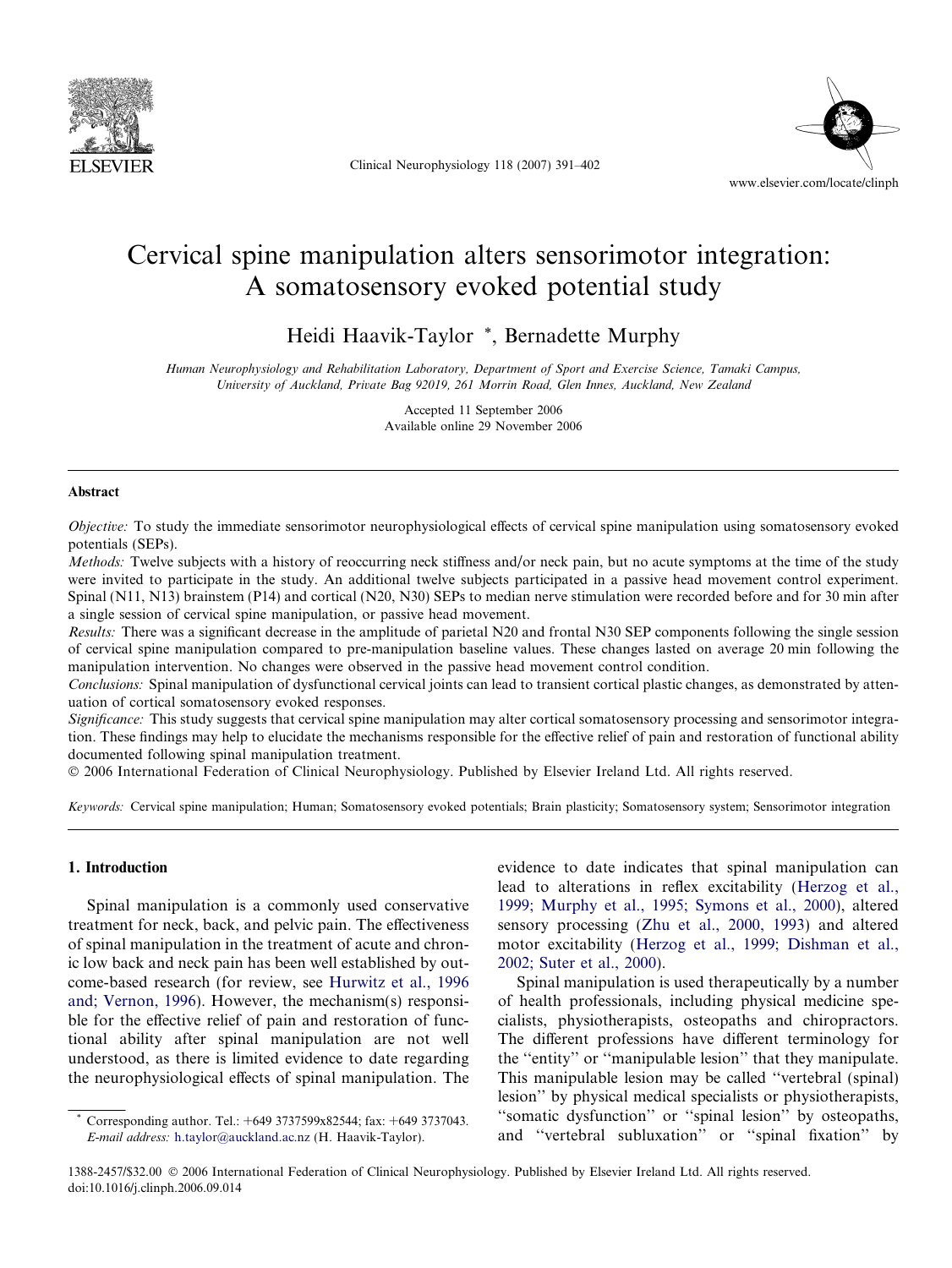chiropractors ([Leach, 1986](#page-10-0)). Joint dysfunction as discussed in the literature ranges from experimentally induced joint effusion ([Shakespeare et al., 1985\)](#page-11-0), to pathological joint disease such as osteoarthritis ([O'Connor et al., 1993\)](#page-10-0), as well as the more subtle functional alterations that are commonly treated by manipulative therapists ([Suter et al.,](#page-11-0) [1999, 2000\)](#page-11-0). For the purposes of this paper, the ''manipulable lesion'' will be referred to as an area of spinal dysfunction.

There is a growing body of evidence suggesting that the presence of spinal dysfunction of various kinds has an effect on central neural processing. For example, several authors have suggested spinal dysfunction may lead to altered afferent input to the CNS [\(Bolton and Holland,](#page-10-0) [1996, 1998; Murphy et al., 1995; Zhu et al., 1993, 2000\)](#page-10-0). Altering afferent input to the CNS is well known to lead to plastic changes in the way that it responds to any subsequent input ([Brasil-Neto et al., 1993; Byl et al., 1997; Hal](#page-10-0)[lett et al., 1999; Pascual-Leone and Torres, 1993](#page-10-0)). Neural plastic changes take place both following increased [\(Byl](#page-10-0) [et al., 1997; Pascual-Leone and Torres, 1993\)](#page-10-0) and decreased ([Brasil-Neto et al., 1993; Hallett et al., 1999; Zie](#page-10-0)[mann et al., 1998\)](#page-10-0) afferent input.

Altered afferent input from joints can lead to both inhibition and facilitation of neural input to related muscles. Numerous studies of painful joints have shown arthrogenous muscle inhibition [\(Hides et al., 1994; McPartland](#page-10-0) [et al., 1997; Stokes and Young, 1984\)](#page-10-0). However, even painless experimentally induced joint dysfunction (joint effusion) has been shown to inhibit surrounding muscles [\(Shakespeare et al., 1985\)](#page-11-0). This altered motor control was also shown to persist even after aspiration of the joint effusion ([Shakespeare et al., 1985](#page-11-0)). In the early 1980s, Steinmetz et al. demonstrated that relatively short (15–30 min) episodes of moderately intense afferent input to the spinal reflex pathways of rats causes increases in neural excitability that persists for several hours [\(Steinmetz et al., 1982,](#page-11-0) [1985\)](#page-11-0). Once these facilitated areas are established, there may be no need for ongoing afferent input to maintain the altered output patterns. Since these early experiments, numerous studies have shown rapid central plastic changes after injuries and altered sensory input from the body (for review, see [Wall et al., 2002\)](#page-11-0). This can explain the findings of [Shakespeare et al. \(1985\)](#page-11-0) of altered motor control persisting even after aspiration of the joint effusion. This process provides a potential explanation for altered neural processing as a result of joint dysfunction, and a rationale for the effects of spinal manipulation on neural processing that have been described in the literature.

Given that spinal dysfunction would alter the balance of afferent input to the CNS we propose that this altered afferent input may over time lead to potential maladaptive neural plastic changes in the CNS. We further propose that spinal manipulation can effect this. By recording SEPs and monitoring the peripheral nerve afferent volley, it is possible to determine where in the somatosensory pathway changes induced by spinal manipulation may be occurring.

## 2. Methods

#### 2.1. Subjects

Twelve subjects (five women and seven men), aged 20–53 (mean age 29.9), participated in the spinal manipulation study. An additional twelve age-matched subjects (4 males and 8 females), aged 21–35 (mean age 27.1 years), participated in the passive head movement control study. The subjects were allocated into either group in a pseudo-randomized order. It was decided in advance that the first 12 volunteers that fit the inclusion/exclusion criteria for the study would become the manipulation group as this would enable the next 12 subjects to be age matched, if needed. However, both groups were of similar ages, so no additional age-matching was necessary. All 24 subjects agreed to have their cervical spines manipulated and/or their head moved by the researcher, and no subject knew which group they were taking part in prior to their experimental session taking place. To be included subjects could not have a history of neurological disease. The subjects were required to have a history of reoccurring neck pain or stiffness (e.g., repeatedly present during the performance of certain tasks such as work or study). However, at the time of the experiment all subjects were required to be pain free. This was done in order to assess the potential effects of joint manipulation delivered to dysfunctional joints alone without the presence of acute pain, as the presence of pain alone is known to induced a significant reduction of the post-central N20–P25 complex and a significant increase of the N18 wave [\(Rossi et al.,](#page-11-0) [2003\)](#page-11-0). [Table 1](#page-2-0) contains the experimental subjects' details, including their neck complaint history and known past neck (and/or head) trauma. Informed consent was obtained and the local ethical committee approved the study.

### 2.2. Somatosensory evoked potentials

All SEP recording electrodes (7 mm Ag/AgCl Hydrospot™ disposable adhesive electrodes from Physiometrix) were placed according to the International Federation of Clinical Neurophysiologists (IFCN) recommendations [\(Nuwer et al., 1994](#page-10-0)). Recording electrodes were placed on the ipsilateral Erb's point, over the C6 spinous process (Cv6), and 2 cm posterior to contralateral central and frontal scalp cites C3/4 and F3/4, which will be referred to as Cc', and Fc', respectively. All recording electrodes were referenced to the ipsilateral earlobe. The C6 spinous electrode was also referenced to the anterior neck (tracheal cartilage). The Erb's point electrode and the central Cc' electrode were also referenced to the contralateral shoulder, as SEP components originating from subcortical regions are best recorded with a non-cephalic reference ([Ulas et al., 1999\)](#page-11-0). A ground electrode was attached to Fz. Stimuli consisted of electri-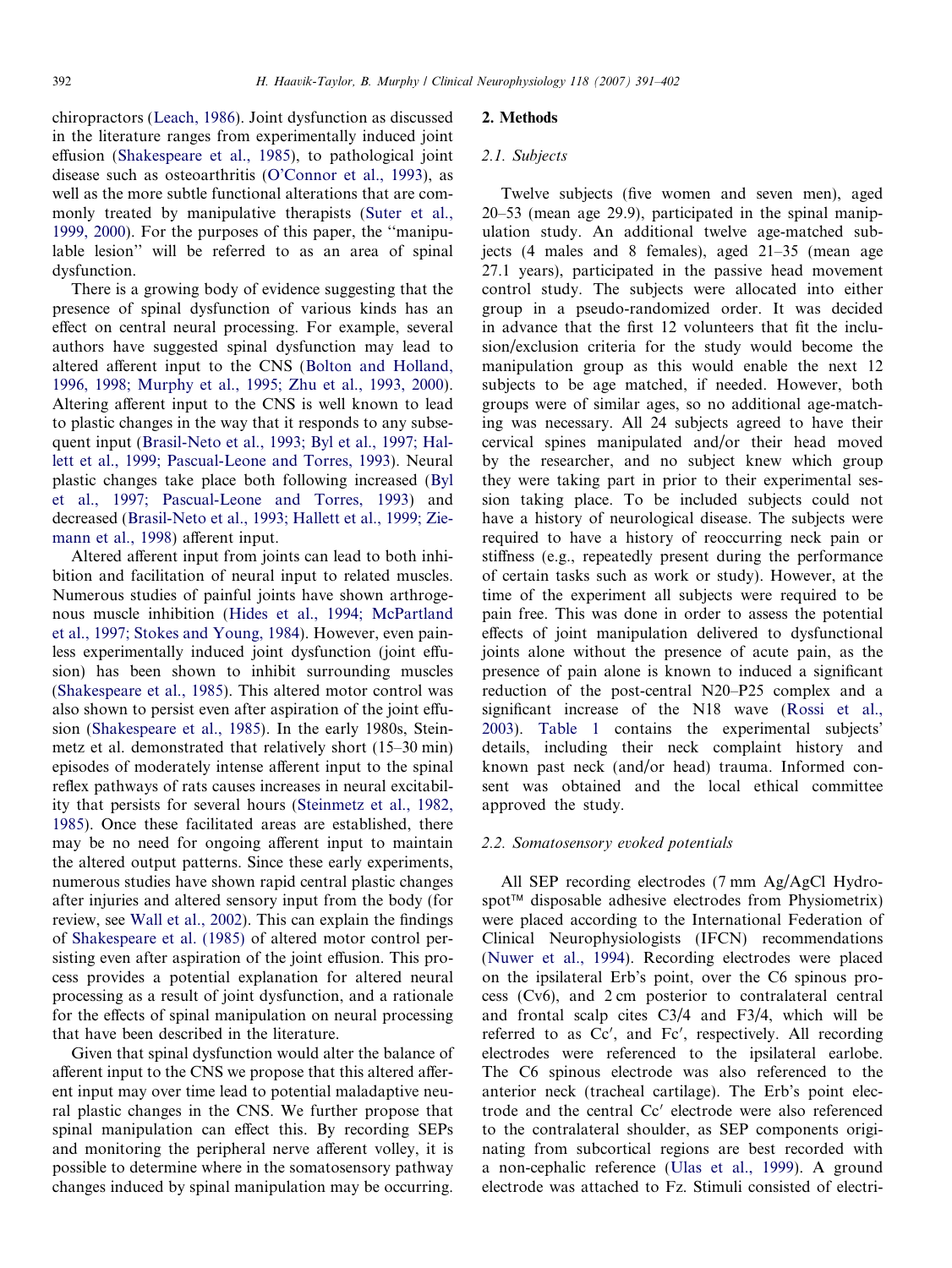<span id="page-2-0"></span>Table 1 Experimental subject details

| No. | Gender       | Age | Handedness   | Neck complain details, and known neck (or head) injury                                                                                                   |  |  |  |  |  |  |  |  |
|-----|--------------|-----|--------------|----------------------------------------------------------------------------------------------------------------------------------------------------------|--|--|--|--|--|--|--|--|
|     | F            | 28  | $\mathbf R$  | 13 years of ongoing, intermittent neck pain and stiffness. Motor vehicle accident 14 years ago, whiplash injury                                          |  |  |  |  |  |  |  |  |
| 2   | M            | 33  | L            | 5 years reoccurring mild neck stiffness with certain activities. Numerous soccer sports injuries                                                         |  |  |  |  |  |  |  |  |
| 3   | M            | 33  | $\mathbf R$  | 2 years of mild reoccurring neck stiffness when working at a computer. Fell out of swing onto head and neck<br>at age 12 receiving 3 stitches to head    |  |  |  |  |  |  |  |  |
|     | F            | 33  | $\mathbb{R}$ | 12 years of almost constant neck pain, ache and stiffness, worse with working at computer and with stress.<br>Fall off a swing at age 14 landing on face |  |  |  |  |  |  |  |  |
| 5   | $\mathbf{F}$ | 26  | $\mathbf R$  | 3 years reoccurring neck stiffness and tension when studying. No known head or neck injuries                                                             |  |  |  |  |  |  |  |  |
| 6   | $\mathbf F$  | 24  | $\mathbf R$  | Ongoing neck tension past 10 years, occasional neck ache. One concussion                                                                                 |  |  |  |  |  |  |  |  |
|     | M            | 53  | $\mathbf R$  | Reoccurring mild neck ache and stiffness past 3 years. Three significant head and neck injuries from soccer                                              |  |  |  |  |  |  |  |  |
| 8   | M            | 25  | $\mathbf R$  | Neck tension with study last 2 years. No known head or neck injuries                                                                                     |  |  |  |  |  |  |  |  |
| 9   | M            | 20  | $\mathbf R$  | Neck ache with computer work last 2 years. No known head or neck injuries                                                                                |  |  |  |  |  |  |  |  |
| 10  | M            | 20  | $\mathbf R$  | 14 years of reoccurring neck pain and stiffness, particularly with stress. No known head or neck injuries                                                |  |  |  |  |  |  |  |  |
| 11  | F            | 38  | $\mathbf R$  | 6 years reoccurring neck tension and ache, worse with stress and study. Hit head on table as child receiving<br>several stitches                         |  |  |  |  |  |  |  |  |
| 12  | M            | 20  | $\mathbb{R}$ | 13 years of ongoing, intermittent neck pain and stiffness. Motor vehicle accident 14 years ago, whiplash injury                                          |  |  |  |  |  |  |  |  |

Table showing the spinal manipulation subjects' details, including age, gender, handedness, history of cervical pain or tension, and any known neck and/or head trauma.

cal square wave pulses of 1 ms duration delivered through Grass gold cup 7 mm electrodes (impedance  $\leq$  5 k $\Omega$ ). The stimulating electrodes (cathode distal) were placed over the median nerve at the wrist of the dominant arm. Stimuli were delivered at 1.25 times motor threshold using a constant current stimulation at a rate of 1.98 Hz, a rate that does not lead to SEP attenuation ([Fujii et al., 1994; GarciaLarrea et al., 1992\)](#page-10-0). Sweep length was 55 ms (5 ms pre-stimulus and 50 ms post-stimulus) and filtering bandwidth was 3–1000 Hz (-6 dB octave roll-off). A total of 500 sweeps were averaged using a purpose written LabView  $5.1^\circ$  program and the averaged waveform was displayed in an analysis panel from which the waveforms of interest were measured for amplitude and latency. The amplitude of the individual SEP components was measured from their peak to the preceding or succeeding trough according to the IFCN guidelines [\(Nuwer et al., 1994](#page-10-0)). According to the guidelines the N11 peak amplitude was measured to the preceding positive trough and the N13 to the succeeding positive trough [\(Nuwer et al., 1994](#page-10-0)). The latencies were recorded at their maximal peak of each component. We identified and analyzed the following SEP components: the peripheral N9, the spinal N11 and N13, the far-field P14–N18 complex (which was analyzed from both the frontal and parietal recording sites), the parietal N20 (P14–N20 and N20–P27 complexes), and the frontal N30 (P22–N30 complex).

#### 2.3. Interventions

#### 2.3.1. Spinal manipulation intervention

This intervention consisted of spinal manipulation of the subjects' dysfunctional cervical joints, which was determined by a registered chiropractor. The clinical evidence of joint dysfunction includes tenderness to palpation of the relevant joints, restricted intersegmental range of motion, palpable asymmetric intervertebral muscle tension, abnormal or blocked joint play and end-feel of a joint, and sensorimotor changes in the upper extremity [\(Fryer et al., 2004; Hestboek and Leboeuf-](#page-10-0)[Yde, 2000\)](#page-10-0). The most reliable spinal-dysfunction-indicator is tenderness with palpation of the dysfunctional joint ([Hubka and Phelan, 1994; Jull et al., 1988](#page-10-0)). Cervical range of motion ([Rheault et al., 1992; Youdas et al.,](#page-11-0) [1992](#page-11-0)) has also been shown to have good inter- and intra-examiner reliability. For the purpose of this study spinal dysfunction was therefore defined as the presence of both restricted intersegmental range of motion and tenderness to palpation of the joint at at least one cervical spine segment. This was detected in the following manner. The examiner, a registered chiropractor with at least seven years of clinical experience, would passively move the subjects' head, while palpating and stabilizing over the zygapophyseal joints. For each spinal segment the head would be gently and passively moved from neutral position to the maximal range of lateral flexion in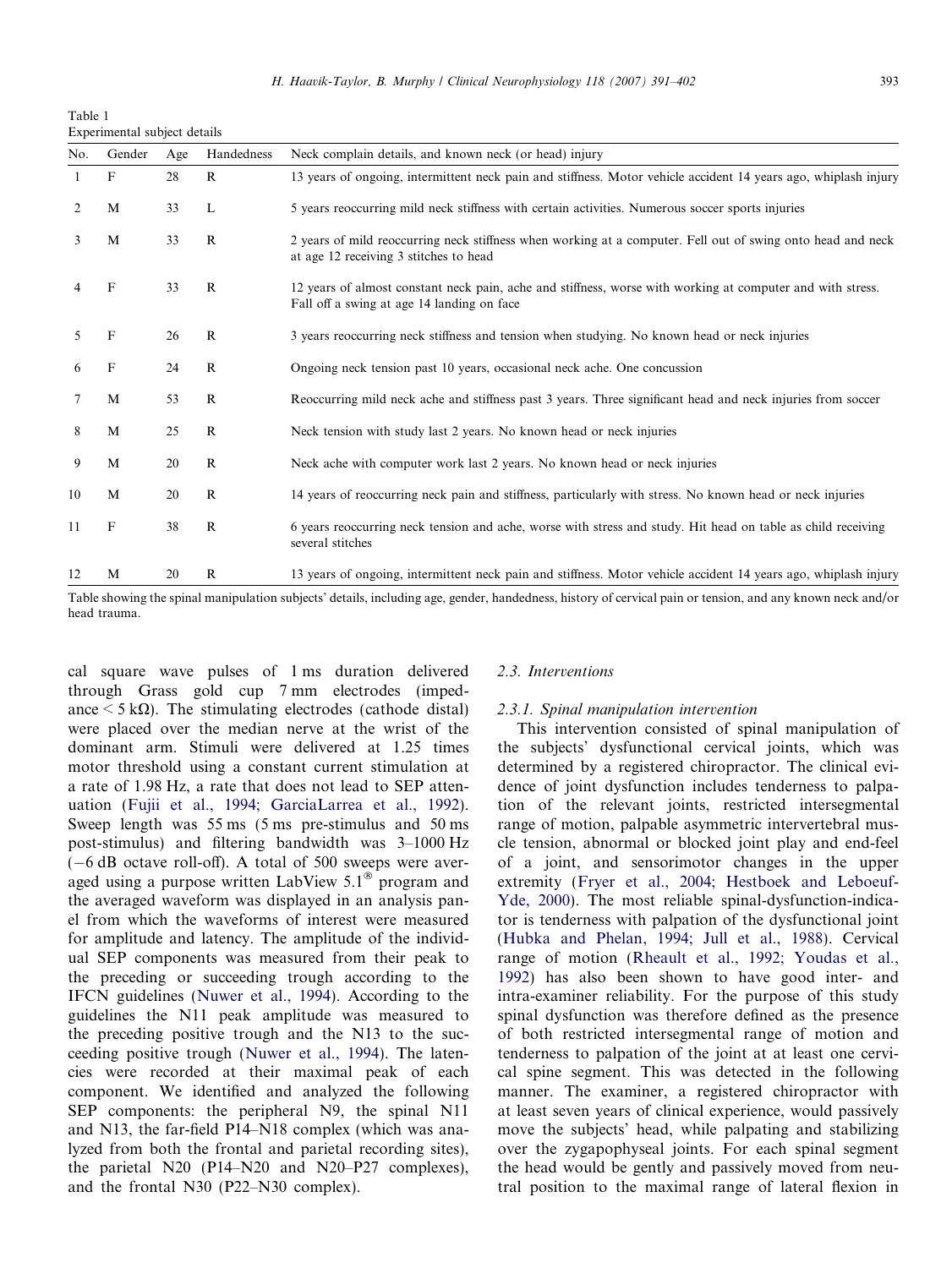<span id="page-3-0"></span>the coronal plane, to both the left and the right. If this movement appeared restricted, the examiner would apply gentle pressure to the joint, while watching for signs of discomfort from the subject. The examiner would also ask the subject if the pressure to the joint elicited pain. Spinal segments that were deemed both restricted in lateral flexion range of motion and elicited pain on palpation were defined for the purpose of this study to be dysfunctional.

The spinal manipulations carried out in this study were high velocity, low amplitude thrusts to the spine held in lateral flexion, with slight rotation and slight extension. This is a standard manipulative technique used by manipulative physicians, physiotherapists, and chiropractors. The mechanical properties of this type of CNS perturbation have been investigated, and although the actual force applied to the subjects' spine depends on the therapist, the patient, and the spinal location of treatment, the general shape of the force-time history of spinal manipulation is very consistent ([Hessell et al., 1990\)](#page-10-0), and the duration of the thrust is always less than 200 ms (for review, see [Herzog, 1996\)](#page-10-0). The high velocity type of manipulation was chosen specifically since previous research ([Herzog et al., 1995](#page-10-0)) has shown that reflex EMG activation observed following manipulation only occurred following high-velocity low amplitude manipulations (as compared to lower velocity mobilizations), and would therefore be more likely to alter afferent input to the CNS and lead to measurable SEP changes.

# 2.3.2. Passive head movement intervention

The passive head movement intervention was carried out by the same chiropractor who had pre-checked the subjects for spinal dysfunction and who performed the spinal manipulations for the spinal manipulation experiment. The passive head movement intervention involved the subjects' head being passively laterally flexed, and slightly extended and rotated to a position that the chiropractor would normally manipulate that person's cervical spine, and then return the subjects head back to neutral position. This was repeated to both the left and the right. However, the experimenter was particularly careful not to put pressure on any individual cervical segment. Loading a joint, as is done prior to spinal manipulation, has been shown to alter paraspinal proprioceptive firing in anesthetized cats [\(Pickar and Wheeler,](#page-11-0) [2001\)](#page-11-0), and was therefore carefully avoided by ending the movement prior to end-range-of-motion when passively moving the subjects' heads. No spinal manipulation was performed during any passive head movement experiment. The passive head movement experiment was not intended to act as a sham manipulation but to act as a physiological control for possible changes occurring due to the cutaneous, muscular or vestibular input that would occur with the type of passive head movement involved in preparing a subject/patient for a cervical manipulation.

| Table 2 |                            |
|---------|----------------------------|
|         | Spinal segment manipulated |

| Subject No. | Spinal segments manipulated in this study |
|-------------|-------------------------------------------|
|             | $C0/1$ , C3/4 and C6/7                    |
|             | $C2/3$ and $C6/7$                         |
|             | $C2/3$ and $C6/7$                         |
|             | $C1/2$ and $C6/7$                         |
| 5           | $C0/1$ , C3/4 and C6/7                    |
| 6           | $C2/3$ and $C6/7$                         |
|             | $C1/2$ and $C5/6$                         |
| 8           | $C1/2$ , $C3/4$ and $C5/6$                |
| 9           | $C2/3$ and $C4/5$                         |
| 10          | $C2/3$ and $C6/7$                         |
| 11          | $C2/3$ and $C6/7$                         |
| 12          | $C2/3$ , $C4/5$                           |

Table showing the spinal segments manipulated for each subject in this study.

## 2.4. Experimental protocol

All the subjects' cervical spines were first checked by a registered chiropractor to determine if and where their spines would be manipulated. If the subjects were judged to have cervical spine dysfunction the relevant information (including detailed medical history) was then obtained. All subjects were also screened for evidence of vertebral artery ischemia, with their head in a position of extension, lateral flexion and rotation, which are neck positions shown to have the greatest mechanical stress to the contra-lateral vertebral artery [\(Arnold et al., 2004\)](#page-10-0). Subjects were also screened for other contraindications for cervical manipulation, such as recent history of trauma, known conditions such as inflammatory or infectious arthropathies, or bone malignancies.

Three pre-intervention (baseline) SEP trials were then recorded. Following this, the subjects would either have their heads passively moved (as described in the passive head movement intervention section) or the subject's cervical spine was manipulated at the predetermined levels (as described in the spinal manipulation intervention section). The passive head movements and manipulations were carried out with the subject still seated in the slightly reclined  $La-Z-boy^{\pi}$  chair to minimize any disturbance to the recording electrodes. The spinal segments manipulated for each subject in the manipulation group in this study are shown in Table 2. Immediately following either intervention the three post-intervention SEP trials were recorded. The first post-intervention SEP trial (trial 0–10 min) was recorded within the first 10 min post-intervention. The second post-intervention SEP trial (trial 10–20 min) was recorded within 10–20 min post-intervention and the third post-intervention SEP trial (trial 20–30 min) was recorded within 20–30 min post-intervention.

# 2.5. Statistical analysis

Prior to any SEP peak analysis the data files were coded by an independent person to reduce any bias during SEP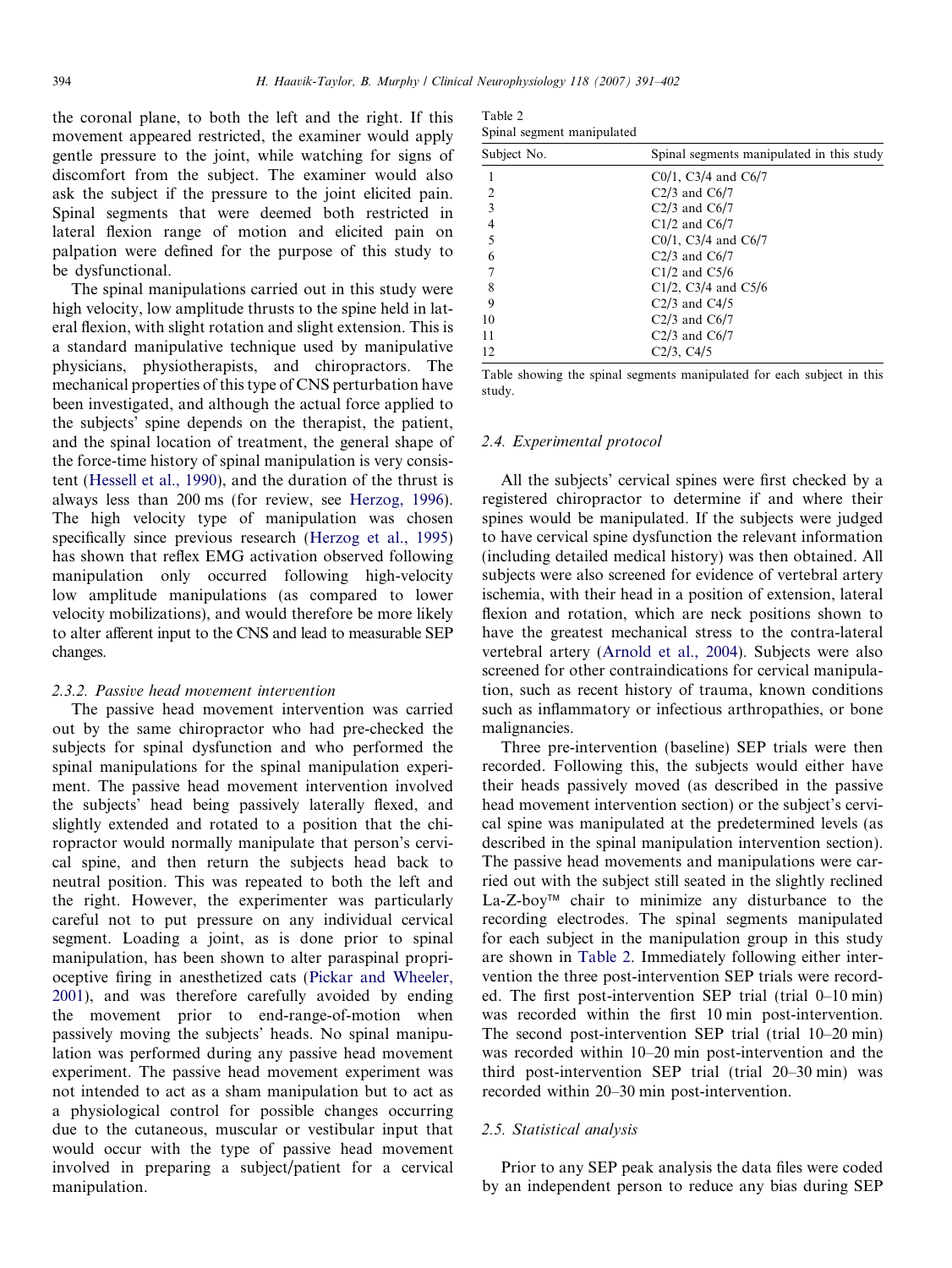peak amplitude and latency analysis. The first baseline SEP trial was used to familiarise the subjects with the electrical stimulation needed to elicit SEPs and was therefore discarded for all subjects. The following two pre-intervention SEP trials (trials 2 and 3) of both latencies and amplitudes were examined with the non-parametric Wilcoxon Signed Ranks test (as the SEP amplitude values did not follow a Gaussian distribution) prior to combining them into one set to ensure that there were no statistically significant differences. Once it was determined that there were no statistically significant differences, the two pre-intervention trials were collapsed down into pre-intervention mean values. The pre-intervention means and post-intervention data (trials 0–10 min, 10–20 min, and 20–30 min) were then decoded, grouped according to intervention and transferred into the SPSS statistical package for statistical analysis. Note that the frontal P14–N18 and the parietal P14–N20 were analysed post hoc at the suggestion of reviewers. Results of those SEP components should therefore be interpreted accordingly.

As the SEP amplitude values did not follow a Gaussian distribution non-parametric analysis was carried out for our statistical evaluation. Non-parametric analysis or variance for repeated measures (Friedman test) was applied to latency and amplitude values for each SEP peak. Whenever a significant effect was found ( $p \le 0.05$ ), planned comparisons (Wilcoxon signed rank test) were executed. The planned comparisons that were made were between the pre-intervention averaged results and the subsequent post-intervention results. The level of significance was set at  $p \le 0.05$ . Planned comparisons were chosen instead of post hoc analysis to minimize Type 1 error, without reducing the sensitivity to relevant effects [\(Perneger, 1998\)](#page-10-0). This is also in accordance with previous SEP research ([Rossi](#page-11-0) [et al., 2003;](#page-11-0) [Rossi et al., 2002](#page-11-0)).

#### 3. Results

#### 3.1. Subject statistics

[Table 1](#page-2-0) shows the spinal manipulation subjects' details, including age, gender, history of cervical pain or tension, and any known neck and/or head trauma. [Table 2](#page-3-0) shows the spinal segments manipulated for each subject in this study.

## 3.2. Passive head movement intervention

There were no statistically significant differences between the pre-intervention trials prior to the passive head movement intervention. There were no significant changes observed in either latency or amplitude of any of the SEP peaks following passive head movement (see [Fig. 1](#page-5-0) and [Table 3](#page-6-0)). [Fig. 1](#page-5-0) depicts the percentage of change in the averaged normalized SEP peak amplitudes  $\pm$  SE before (pre-intervention mean), and after (trials 0–10 min, 10– 20 min and 20–30 min) the single session of passive head movements (the upper bar graphs A) and cervical spine manipulation (the lower bar graphs B).

## 3.3. Spinal manipulation intervention

There were no statistically significant differences between the pre-intervention trials prior to the spinal manipulation intervention. Pre-intervention representational traces of the various SEP components of a single subject are shown in [Fig. 2,](#page-6-0) with both pre-intervention trials to show reproducibility of SEP recordings. There were no statistically significant changes for the latency of any peak in the spinal manipulation condition. The peripheral N9, spinal N11 and N13, and brainstem P14–N18 (measured from both frontal and parietal recording sites) SEP peaks did not show any significant amplitude changes following cervical spine manipulation (see [Fig. 1](#page-5-0)). However, the two cortical peaks, parietal N20 and frontal N30, significantly decreased in amplitude following the cervical spine manipulations (Parietal P14–N20 Friedman non-parametric ANOVA  $p = 0.025$ , parietal N20–P27 Friedman non-parametric ANOVA  $p = 0.006$  and frontal P22–N30 Friedman nonparametric ANOVA  $p = 0.009$ ), particularly during the first 20 min. The significant changes are marked with a star in [Fig. 1](#page-5-0) and [Table 3](#page-6-0). There was variability between the subjects, however the trend of the changes were similar for all subjects. The parietal P14–N20, the parietal N20–P27 and the frontal P22–N30 peak amplitudes decreased for every single subject during the first post-manipulation trial. By the second post-manipulation trial only one of the subjects' parietal P14–N20 peak amplitudes returned to baseline levels and only two were at baseline values for the third postmanipulation trial. For parietal N20–P27 only two of the subjects' peak amplitudes returned to baseline levels by the second post-manipulations trial and both remained at baseline values for the third post-manipulation trial. On the other hand, four of the subjects' frontal P22–N30 peak amplitudes had returned to baseline values by the second post-manipulation trial, and by the third post-manipulation trial half the subjects' frontal P22–N30 peak amplitudes had returned to baseline values. [Table 3](#page-6-0) contains the raw averaged SEP data for both the spinal manipulation group and the passive head movement group.

The greatest amplitude attenuation occurred with the frontal P22–N30 SEP complex. It was on average over 30% attenuated during the first 10 min following the cervical spinal manipulation (trial 0–10 min), then on average 15% attenuated during the next 10 min (trial 10–20 min) (see [Fig. 1\)](#page-5-0). These changes were significant with the planned comparisons (Wilcoxon signed ranks test) (trial 0–10 min;  $p = 0.002$ , and trial 10–20 min;  $p = 0.019$ ). [Fig. 3](#page-7-0) depicts the attenuation of the frontal P22–N30 SEP component for an individual subject. The parietal P14–N20 complex remained significantly attenuated with the planned comparisons (Wilcoxon signed ranks test) during all three post-manipulation trials,  $0-10$  min ( $p = 0.012$ ), 10–20 min ( $p = 0.025$ ), and 20–30 min ( $p = 0.036$ ) (see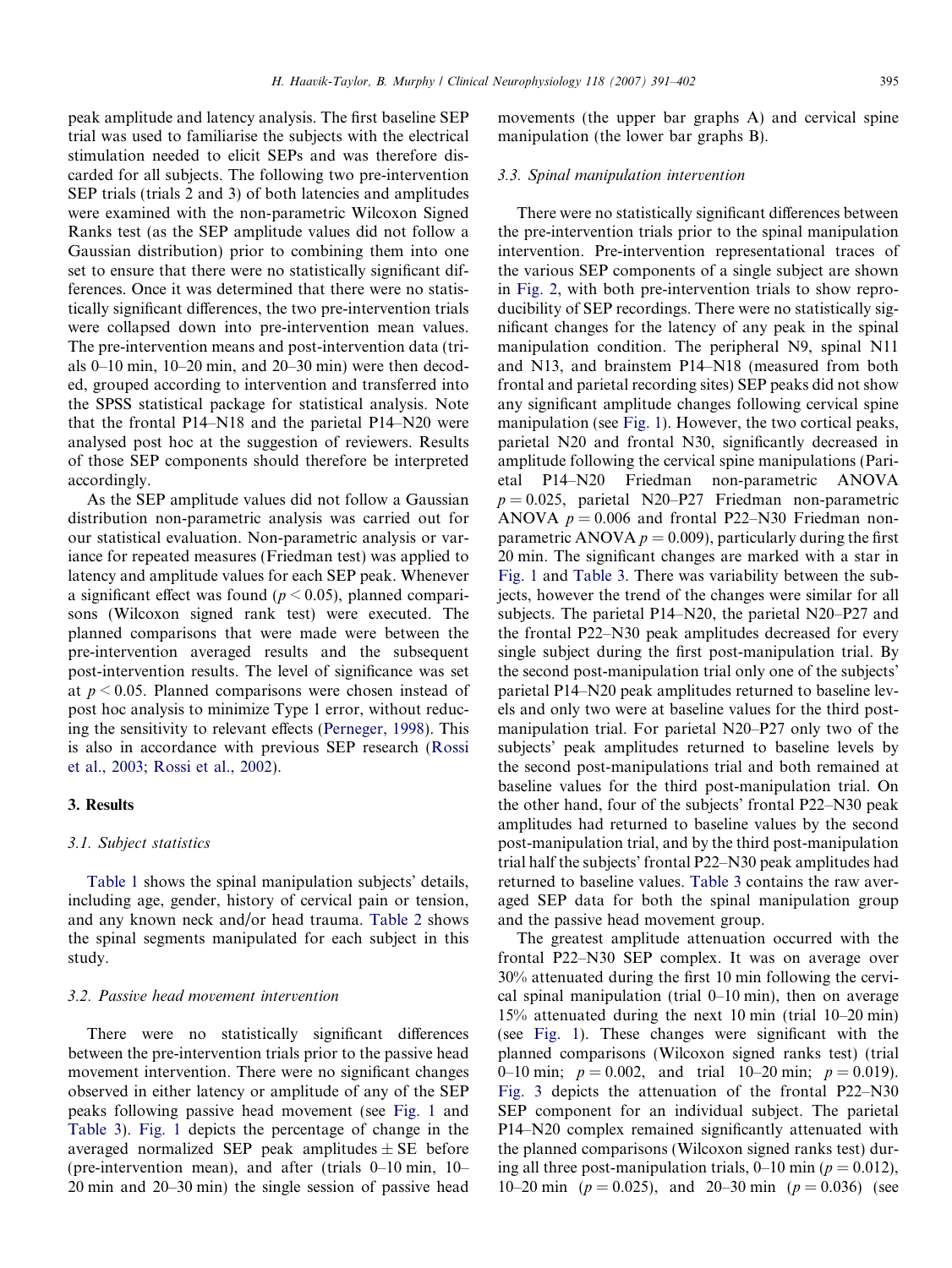<span id="page-5-0"></span>

Fig. 1. Bar graphs showing the percentage of change in the averaged normalized SEP peak amplitudes ± SE before (pre-intervention mean), and after (trials 0–10 min, 10–20 min and 20–30 min) a single session passive head movements (the upper bar graphs A) and cervical spine manipulation (the lower bar graphs B). Note no significant changes were observed following the passive head movement control intervention. The significant changes that occurred following the spinal manipulation session are indicated with a star (\*).

Fig. 1). The parietal N20–P27 complex also remained significantly attenuated with the planned comparisons (Wilcoxon signed ranks test) during all three post-manipulation trials, 0–10 min ( $p = 0.021$ ), 10–20 min ( $p = 0.010$ ), and 20–30 min ( $p = 0.010$ ) (see Fig. 1). The parietal P14–N20 amplitude was attenuated by 12–18% of the pre-intervention amplitude. The parietal N20–P27 amplitude was only attenuated by 8–11% of the pre-intervention amplitude. [Figs. 4 and 5](#page-7-0) depict spinal, parietal and frontal representational traces of the various SEP components of a single subject prior to and after both the spinal manipulation and passive head movement interventions, respectively. The horizontal dashed lines represent the onset, peak or subsequent trough of the various SEP components for the pre-intervention condition to demonstrate clearly the attenuation of both cortical SEP components (parietal N20 and frontal N30) following spinal manipulation. Note no changes occurred to any of the SEP components for this subject following the passive head movement control condition.

#### 4. Discussion

The major finding in this study was that a single session of spinal manipulation of dysfunctional joints resulted in attenuated cortical (parietal N20 and frontal N30) evoked responses. On average the frontal N30 changes persisted for 20 min post-manipulation before returning to baseline levels. The parietal N20 changes persisted for at least 30 min, i.e. during all three post-manipulation recordings. To our knowledge, no prior study has shown persistent changes in neither somatosensory processing nor sensorimotor integration following spinal manipulation.

# 4.1. Evidence for cortical neural plastic changes following spinal manipulation

As the peripheral N9 peak, representing the afferent volley in the brachial plexus [\(Cracco and Cracco, 1976; Des](#page-10-0)[medt and Cheron, 1981; Jones, 1977](#page-10-0)), was unaltered the changes observed in our study most likely reflect central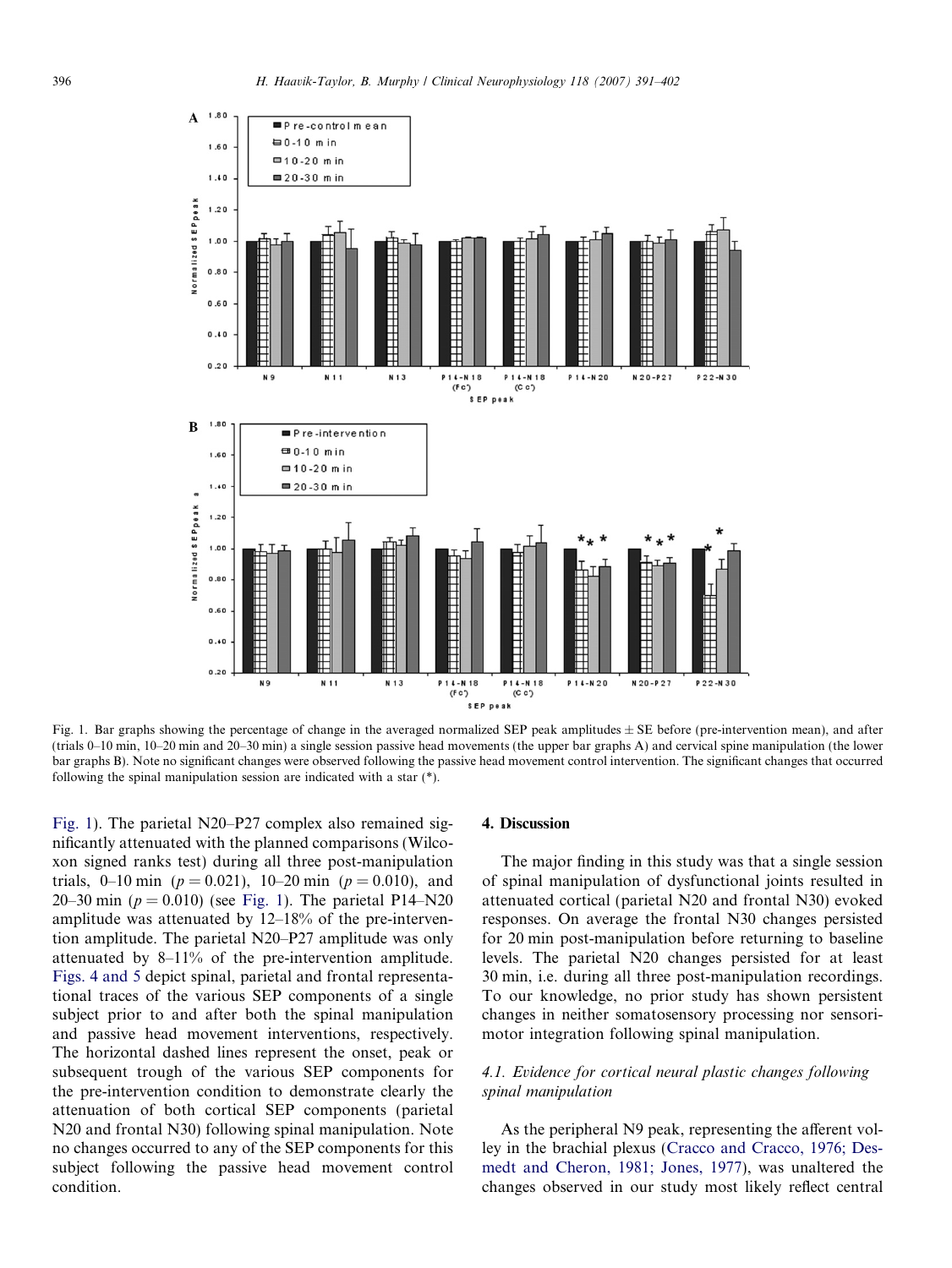<span id="page-6-0"></span>Table 3

Mean raw amplitude  $(uV)$  and latency (ms) data with standard deviations of individual SEP components for the pre-intervention mean, and the three postintervention data, trials 0–10 min, 10–20 min, and 20–30 min

|                  | N11       |         | N13       |         | $P14 - N18$ (Fc') |         | $P14 - N18$ (Cc') |         | $P14 - N20$       |         | $N20 - P27$      |         | P22-N30   |         |
|------------------|-----------|---------|-----------|---------|-------------------|---------|-------------------|---------|-------------------|---------|------------------|---------|-----------|---------|
|                  | <b>SM</b> | Control | <b>SM</b> | Control | <b>SM</b>         | Control | <b>SM</b>         | Control | SM                | Control | <b>SM</b>        | Control | <b>SM</b> | Control |
| Pre-intervention |           |         |           |         |                   |         |                   |         |                   |         |                  |         |           |         |
| Amplitude        | 0.98      | 1.08    | 2.67      | 2.72    | 1.22              | 1.46    | 1.31              | 1.65    | 2.65              | 3.02    | 2.85             | 3.97    | 2.61      | 2.29    |
| SD.              | 0.31      | 0.29    | 0.53      | 0.54    | 0.49              | 0.58    | 0.54              | 0.54    | 1.05              | 1.07    | 1.03             | 1.78    | 1.41      | 1.35    |
| Latency          | 12.1      | 12.4    | 13.7      | 13.8    | 15.1              | 15.2    | 17.6              | 17.6    | 19.7              | 19.7    | 19.7             | 19.7    | 30.5      | 31.9    |
| SD.              | 0.88      | 1.04    | 0.77      | 0.98    | 0.98              | 0.98    | 1.23              | 1.06    | 1.09              | 1.42    | 1.09             | 1.42    | 0.72      | 1.41    |
| Trail 0-10 min   |           |         |           |         |                   |         |                   |         |                   |         |                  |         |           |         |
| Amplitude        | 0.95      | 1.12    | 2.74      | 2.75    | 1.16              | 1.38    | 1.29              | 1.65    | $2.28*$           | 2.99    | $2.70*$          | 4.04    | $2.02*$   | 2.37    |
| SD.              | 0.30      | 0.35    | 0.53      | 0.38    | 0.30              | 0.64    | 0.59              | 0.54    | 0.87              | 1.06    | 1.08             | 1.83    | 1.30      | 1.43    |
| Latency          | 12.0      | 12.3    | 13.7      | 13.8    | 15.1              | 15.2    | 17.8              | 17.7    | 19.7              | 19.7    | 19.7             | 19.7    | 30.6      | 31.4    |
| SD               | 0.92      | 1.07    | 0.83      | 0.96    | 0.98              | 0.93    | 1.37              | 1.19    | 1.09              | 1.42    | 1.09             | 1.42    | 1.03      | 1.33    |
| Trail 10-20 min  |           |         |           |         |                   |         |                   |         |                   |         |                  |         |           |         |
| Amplitude        | 0.93      | 1.16    | 2.69      | 2.70    | 1.14              | 1.42    | 1.31              | 1.60    | $2.23*$           | 3.00    | $2.58*$          | 3.97    | $2.29*$   | 2.26    |
| SD <sub>1</sub>  | 0.38      | 0.32    | 0.62      | 0.63    | 0.43              | 0.63    | 0.49              | 0.44    | 1.02              | 0.97    | 0.95             | 1.74    | 1.3       | 1.4     |
| Latency          | 12.0      | 12.3    | 13.7      | 13.7    | 15.0              | 15.1    | 17.8              | 17.5    | 19.6              | 19.5    | 19.6             | 19.5    | 30.53     | 31.52   |
| SD               | 0.95      | 0.98    | 0.92      | 0.87    | 1.17              | 1.02    | 1.21              | 1.27    | 1.27              | 1.31    | 1.27             | 1.31    | 0.96      | 1.37    |
| Trial 20-30 min  |           |         |           |         |                   |         |                   |         |                   |         |                  |         |           |         |
| Amplitude        | 0.96      | 1.11    | 2.86      | 2.69    | 1.27              | 1.40    | 1.24              | 1.46    | $2.38^{^{\circ}}$ | 3.11    | $2.56^{\degree}$ | 3.59    | 2.43      | 1.83    |
| SD.              | 0.26      | 0.33    | 0.49      | 0.35    | 0.39              | 0.59    | 0.54              | 0.31    | 0.96              | 0.94    | 0.97             | 1.80    | 1.10      | 1.36    |
| Latency          | 11.9      | 12.0    | 13.5      | 13.5    | 15.0              | 15.0    | 17.5              | 17.2    | 19.5              | 19.2    | 19.5             | 19.2    | 30.7      | 31.9    |
| SD.              | 0.89      | 0.78    | 0.92      | 0.82    | 0.95              | 0.91    | 1.37              | 1.15    | 1.20              | 1.14    | 1.20             | 1.14    | 0.91      | 1.26    |

Note that the P14 SEP peak latency data is included under the P14–N18 (Fc') column and the N18 SEP peak latency data is included under the P14–N18 (Cc') column.

 $p \leq 0.05$  compared to baseline values.



Fig. 2. Erb's point (Erb), cervical  $(Cv5)$ , post-central  $(Cc')$ , and precentral (Fc') SEP traces from one representative subject prior to spinal manipulation. Traces are superimposed to show reproducibility of the measured peaks. The Cc' was recorded with a non-cephalic reference. The Fc' was recorded with a cephalic reference (ipsilateral earlobe). The Cv5 spinous electrode was referenced to the anterior neck (tracheal cartilage). The Erb's point electrode and the central Cc<sup>'</sup> electrode were also referenced to the contralateral shoulder for analysis of subcortical SEP components.

changes. However, the exact mechanisms of these central changes can only be hypothesized. These plastic changes lasted for the entire 30 min of recordings for the parietal N20 SEP component. The frontal N30 SEP peak changes lasted on average 20 min post-manipulation and then returned to baseline values. Some individual subjects demonstrated changes that persisted during all three post-manipulation trials (for example see [Fig. 3](#page-7-0) for lasting frontal N30 peak changes). Other subjects demonstrated changes in only the first (0–10 min) post-manipulation trial.

Although no brainstem SEP peak amplitude changes were observed in this study, the design of the study does limit the ability to exclude the possibility that sub-cortical changes did occur. It is generally agreed that although 500 sweeps may be sufficient to record reliable peripheral Erb's and cortical SEP potentials, far-field potentials such as subcortical P14–N18 do generally require a higher number of averaged sweeps ([F. Mauguiere, 1999; Nuwer et al.,](#page-10-0) [1994](#page-10-0)). The possibility for sub-cortical SEP changes following spinal manipulation does therefore need further investigation.

## 4.2. The parietal N20 SEP peak changes

The parietal N20 SEP component, generated in the primary somatosensory cortex (S1) ([Desmedt and Cheron,](#page-10-0) [1980; F. Mauguiere, 1999 ; Nuwer et al., 1994](#page-10-0)) was significantly decreased during all post-manipulation blocks, both when measured from P14 to N20 and when measured from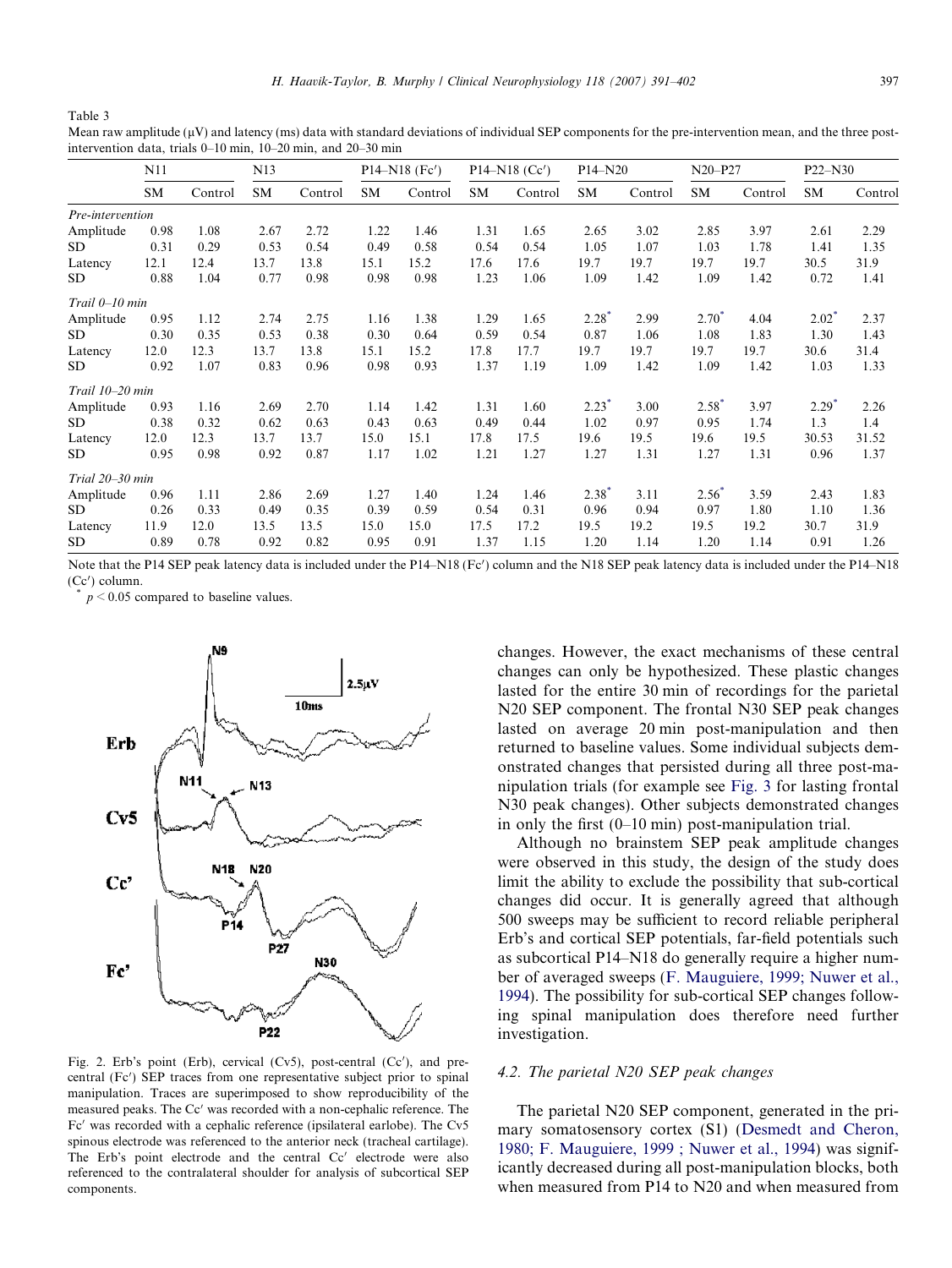<span id="page-7-0"></span>

Fig. 3. Changes to the N30 SEP component of a single subject recorded immediately before and after a session of cervical spine manipulations. The averaged pre-intervention N30 peak is depicted in thick black, the post-intervention trials (trials 0–10 min, 10–20 min and 20–30 min) 0–10 min, 10– 20 min, and 20–30 min post-manipulation, respectively, are depicted in blue, green and purple, respectively. This particular subject displayed attenuated peak amplitude during all three post-manipulation trials.

N20 to N27. This suggests that S1 processing was reduced post manipulation. One possible contribution to the reduced parietal N20 could come from enhanced active inhibition. For example, thalamocortical afferents monosynaptically activate an intracortical feed-forward inhibition to area 3b pyramidal cells supposed to generate parietal N20 ([Desmedt and Cheron, 1980; F. Mauguiere,](#page-10-0) [1999; Nuwer et al., 1994\)](#page-10-0) via the summation of excitatory postsynaptic potentials. The cervical spine manipulation(s) could have altered the afferent information originating from the cervical spine (from joints, muscles, etc), in turn altering the way that the 3b pyramidal cells respond to any subsequent afferent input such as the median nerve stimulation in our study.



Fig. 4. Cervical (Cv5), post-central (Cc'), and pre-central (Fc') SEP traces from one representative subject prior to and after cervical spine manipulation. Horizontal dashed lines represent the onset, peak or subsequent trough of the various SEP components for the pre-intervention condition to demonstrate clearly the attenuation of the cortical SEP components observed following spinal manipulation (parietal N20 and frontal N30). The Cc' was recorded with a non-cephalic reference, the Fc' was recorded with a cephalic reference (ipsilateral earlobe), and the Cv5 spinous electrode was referenced to the anterior neck (tracheal cartilage).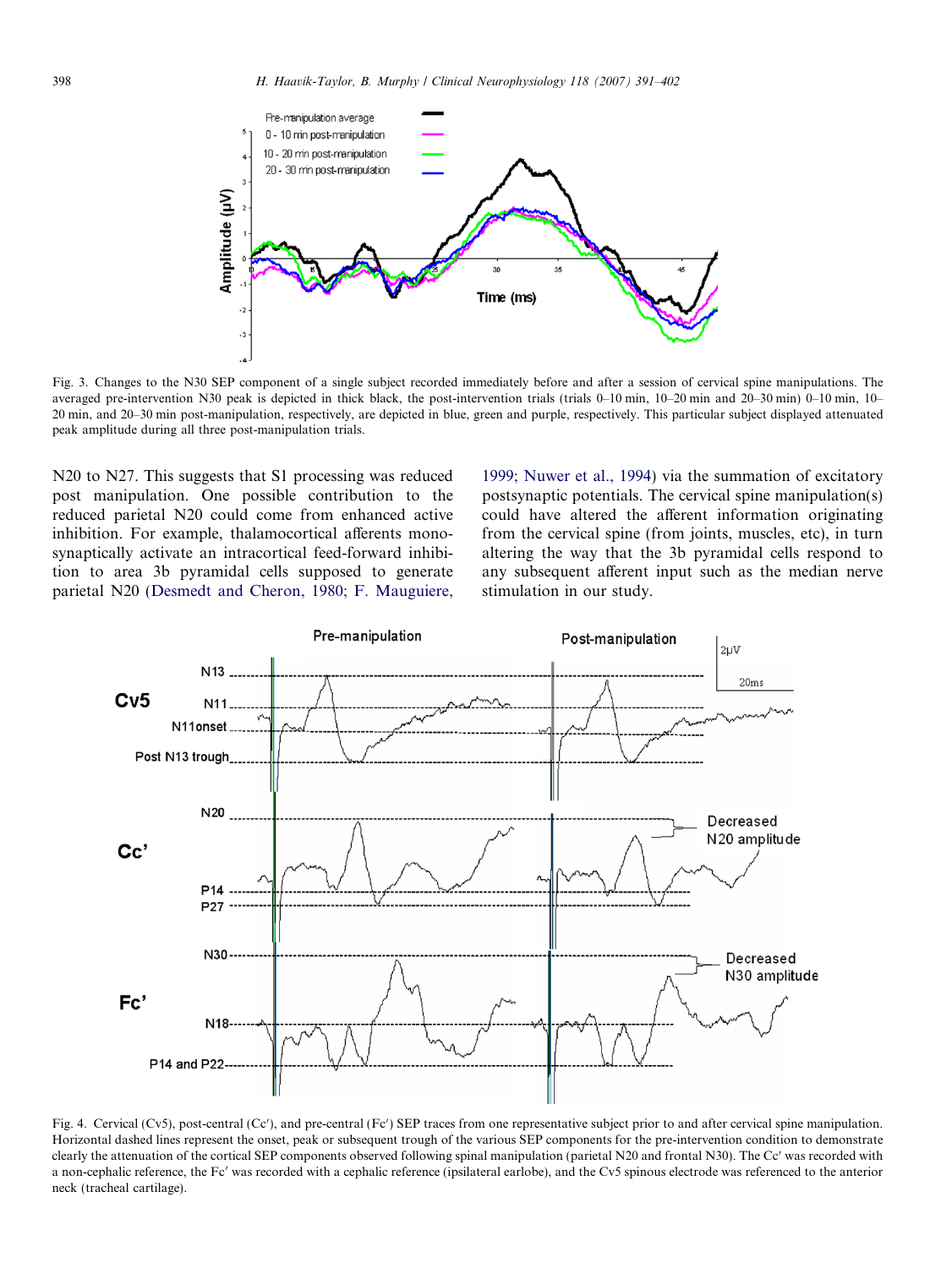

Fig. 5. Cervical (Cv5), post-central (Cc'), and pre-central (Fc') SEP traces from one representative subject prior to and after passive head movement (control condition). Horizontal dashed lines represent the onset, peak or subsequent trough of the various SEP components for the pre-intervention condition to demonstrate clearly that no changes occur following the passive head movement control condition. The Cc' was recorded with a non-cephalic reference, the Fc' was recorded with a cephalic reference (ipsilateral earlobe), and the Cv5 spinous electrode was referenced to the anterior neck (tracheal cartilage).

The passive head movement SEP experiment demonstrated that no significant changes occurred following a simple movement of the subject's head. Our results are therefore not simply due to altered input from vestibular, muscle or cutaneous afferents as a result of the chiropractor's touch or due to the actual movement of the subjects head. This therefore suggests that the results in this study are specific to the delivery of the high-velocity, low-amplitude thrust to the dysfunctional joints. The passive head movement experiment was to control for the potential neural changes due to the afferent traffic resulting from touch and head movement alone. It was not intended to be a sham manipulation.

It is however also possible that subject arousal levels differed between the two groups and this may be a confounding variable in this study. It is for example known that sleep can prolong the latency and alter the morphology of the parietal N20 component of median nerve SEPs in healthy subjects ([Emerson et al., 1988](#page-10-0)). The subjects in the manipulation group may have been anxious about the manipulations and therefore more alert than the subjects in the passive head movement group. As it is not possible to perform a sham adjustment, this is an inherent problem with this type of intervention that is difficult to overcome. It is the authors' opinion that it is unlikely that the subjects in the passive head movement control condition were merely more relaxed throughout the study for several reasons. First of all there were no changes observed in any SEP peak latency in this study, and latency changes are known to occur with alterations in arousal levels [\(Emerson et al., 1988\)](#page-10-0). Furthermore, the subjects' frontal N30 SEP component returned to baseline by the third post-manipulation trial. It would not make sense that the subjects were anxious prior the manipulations, then all relaxed instantly following the manipulations, and then became anxious again towards the end of the study.

## 4.3. The frontal P22–N30 SEP peak changes

The greatest amplitude change was observed with the frontal N30 component of the SEP peaks. Although some authors suggest this peak is also generated in the post-central cortical regions (i.e. S1) [\(Allison et al., 1989b, 1991,](#page-9-0) [1989a](#page-9-0)), most evidence suggests that this peak is related to a complex cortical and subcortical loop linking the basal ganglia, thalamus, pre-motor areas, and primary motor cortex (Kanovsky´ [et al., 2003; Mauguiere et al., 1983; Ros](#page-10-0)[sini et al., 1987, 1989; Waberski et al., 1999](#page-10-0)). The frontal N30 peak is therefore thought to reflect sensorimotor integration [\(Rossi et al., 2003\)](#page-11-0). The attenuated frontal N30 SEP peak observed in our study therefore suggests that there may be a decrease of activity in these cortical and subcortical loops linking the basal ganglia, thalamus, pre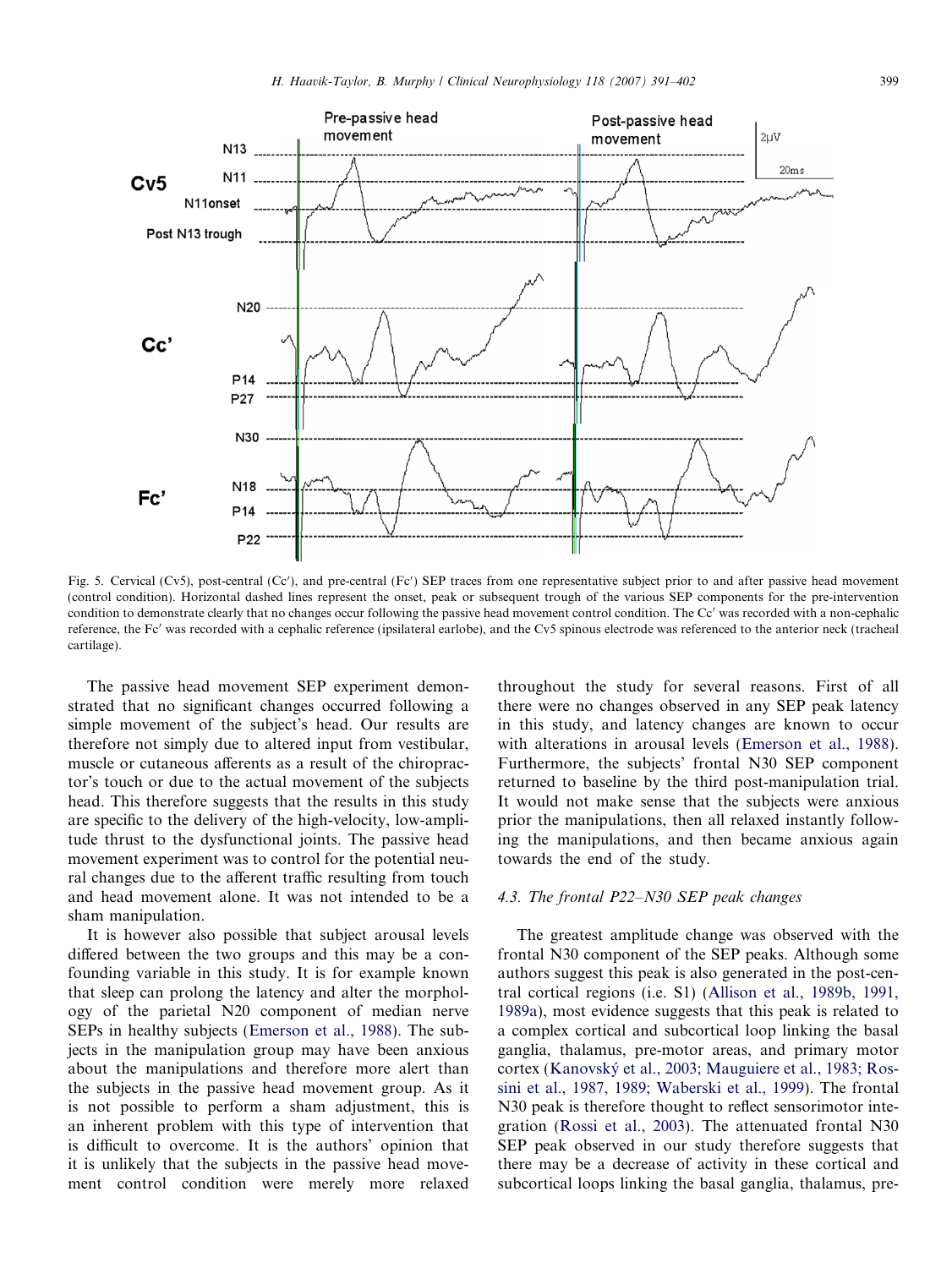<span id="page-9-0"></span>motor areas and primary motor cortex resulting from median nerve stimulation, immediately following spinal manipulation, lasting on average 20 min. Again this may be due to altered afferent input following spinal manipulation.

Previous research has shown that the frontal N30 component has independent cortical generators with a separate thalamo–cortical input [\(Balzamo et al., 2004; Mauguiere](#page-10-0) [et al., 1983\)](#page-10-0). Intracortical human recordings have also shown afferent information following median nerve stimulation project directly to the primary motor cortex ([Balz](#page-10-0)[amo et al., 2004\)](#page-10-0), as has been documented previously in primates ([Strick and Preston, 1982;](#page-11-0) [Tanji and Wise,](#page-11-0) [1981\)](#page-11-0). The frontal N30 component is therefore subject to more complex inputs than those flowing on from the parietal N20 generator alone. That the frontal N30 amplitude attenuation was on average 20% greater than the parietal N20 amplitude attenuation could be a reflection of the additional inputs from the separate thalamo–cortical pathways.

# 4.4. The afferent mediators of the central neural effects of spinal manipulation

The current study supports previous work that suggest muscle afferents (probably Ia) are the most likely mediators of the central neural effects of spinal manipulation ([Bolton](#page-10-0) [and Holland, 1996, 1998; Murphy et al., 1995; Pickar and](#page-10-0) [Wheeler, 2001; Zhu et al., 2000, 1993\)](#page-10-0). As mentioned, the N30 peak was the most dramatically attenuated SEP peak in this study. Previous work has demonstrated that the frontal N30 peak is the most vulnerable SEP component to vibration interference [\(Hoshiyama and Kakigi, 2000\)](#page-10-0). Vibration of relaxed muscles, as used in [Hoshiyama and](#page-10-0) [Kakigi's study, 2000,](#page-10-0) predominantly stimulates the group Ia fibres (from muscles spindles) ([Roll et al., 1989](#page-11-0)). Group Ib and II fibres are not sensitive to this type of stimulation [\(Roll et al., 1989](#page-11-0)). This study demonstrates that the frontal N30 component is highly sensitive to changing levels of Ia afferent input ([Hoshiyama and Kakigi, 2000](#page-10-0)). The significant attenuation of the frontal N30 SEP component observed in the current study thus suggests that spinal manipulation may alter Ia afferent processing. This is consistent with previous animal studies that have demonstrated that displacement of vertebrae is signaled to the central nervous system by afferent nerves arising from deep intervertebral muscles ([Bolton and Holland, 1996, 1998;](#page-10-0) [Pickar](#page-11-0) [and Wheeler, 2001](#page-11-0)). In particular, both the velocity and relative position of the vertebral displacement appeared to be encoded by afferent nerve activity from intervertebral muscles ([Bolton and Holland, 1996, 1998\)](#page-10-0).

If Ia afferents are the mediators of the central neural effects documented following spinal manipulation of dysfunctional joints, the persistent attenuation of the N20 component, seen in our study, may reflect a reduction of activity at S1 following spinal manipulation. It is possible that joint dysfunction leads to a bombardment of the CNS with Ia afferent signaling from the surrounding intervertebral muscles. [Bolton and Holland's \(1996, 1998\)](#page-10-0) observations of increased Ia activity from the paravertebral musculature surrounding surgically fixated vertebrae in cats support this theory. Furthermore, [Pickar and Wheeler](#page-11-0) [\(2001\)](#page-11-0) have demonstrated in anesthetized cats that both spindle cells and golgi tendon organs can respond to high-velocity, short-duration loads, i.e. loads with a force-time profile similar to that of a load delivered during spinal manipulation. Therefore, if spinal manipulation reduces excessive signaling from the involved intervertebral muscles this altered afferent input to the CNS may change the way it responds to any subsequent input, such as the electrical stimulation from the median nerve in this study.

## 4.5. Implications for investigations of neural plasticity and spinal manipulation

Episodes of acute pain, such as following an injury, may initially induce plastic changes in the sensorimotor system (for review, see [Wall et al., 2002\)](#page-11-0). Pain alone, without deafferentation, has been shown to induce increased SEP peak amplitudes [\(Tinazzi et al., 2000, 2004](#page-11-0)) and increased somatosensory evoked magnetic fields [\(Soros et al.,](#page-11-0) [2001\)](#page-11-0). As the sensorimotor disturbances are known to persist beyond the acute episode of pain [\(Jull et al., 2002](#page-10-0); [Ster](#page-11-0)[ling et al., 2003](#page-11-0)), and thought to play a defining role in the clinical picture and chronicity of different chronic neck pain conditions ([Michaelson et al., 2003\)](#page-10-0), then the reduced cortical SEP peak amplitudes observed in the current study following spinal manipulation may reflect a normalization of such injury/pain-induced central plastic changes, which may reflect one mechanism for the improvement of functional ability reported following spinal manipulation.

The observations in the present study suggest that spinal manipulation of dysfunctional joints may modify transmission in neuronal circuitries not only at a spinal level as indicated by previous research [\(Herzog et al., 1999;](#page-10-0) [Murphy](#page-10-0) [et al., 1995;](#page-10-0) [Symons et al., 2000\)](#page-11-0), but at a cortical level, and possibly also deeper brain structures such as the basal ganglia. Further studies are needed to elucidate the role and mechanisms of these cortical changes, and their relationship to a patient's clinical presentation.

#### Acknowledgements

The head author was initially supported with a fellowship from the Foundation for Chiropractic Education and Research, and later by a Bright Futures Top Achievers Doctoral Scholarship.

## References

Allison T, McCarthy G, Wood CC, Darcey TM, Spencer DD, Williamson PD. Human cortical potentials evoked by stimulation of the median nerve. II. Cytoarchitectonic areas generating short-latency activity. J Neurophysiol 1989b;62(3):694–710.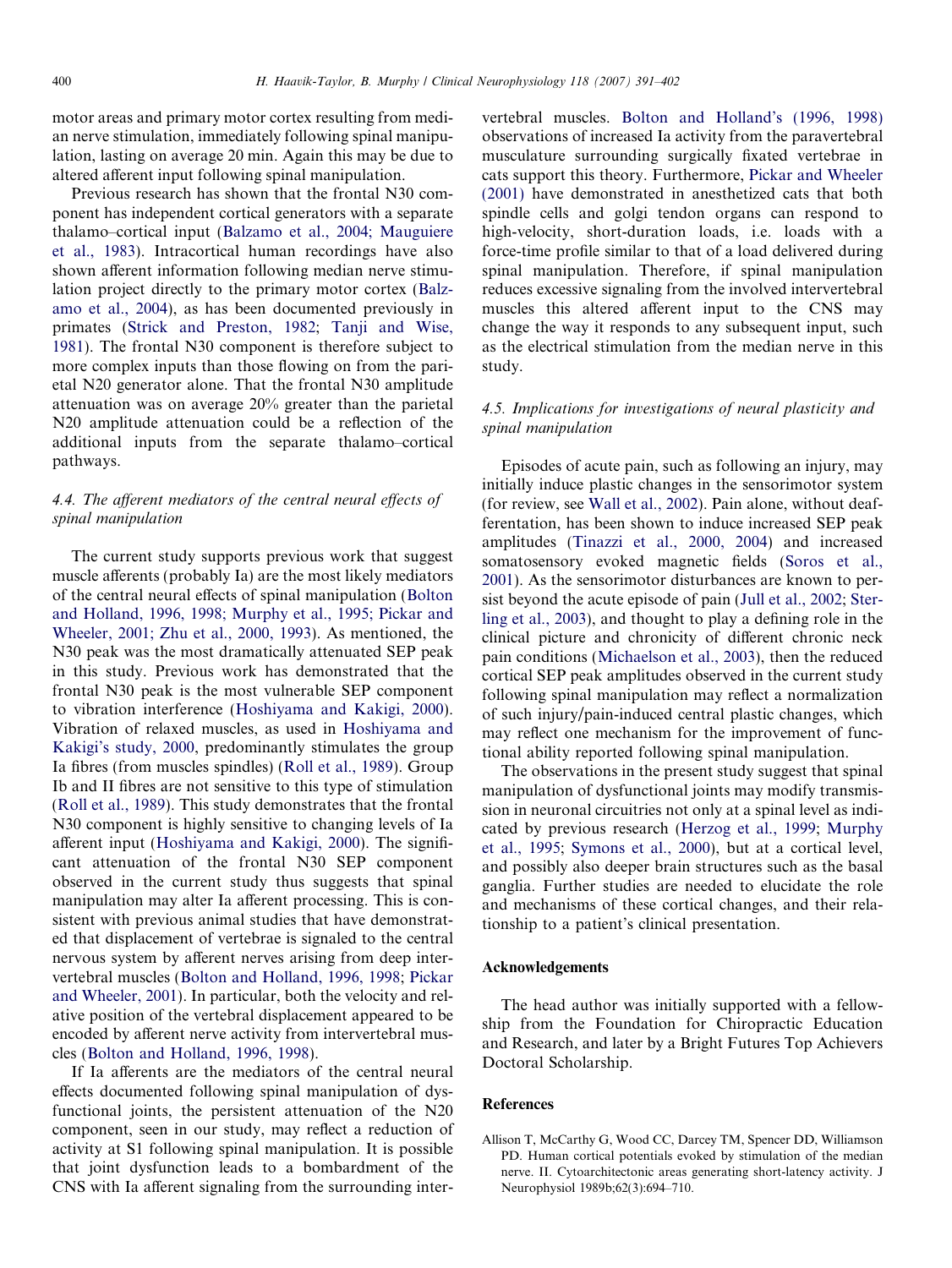- <span id="page-10-0"></span>Allison T, McCarthy G, Wood CC, Jones SJ. Potentials evoked in human and monkey cerebral cortex by stimulation of the median nerve. A review of scalp and intracranial recordings. Brain 1991;114(Pt 6):2465–503.
- Allison T, McCarthy G, Wood CC, Williamson PD, Spencer DD. Human cortical potentials evoked by stimulation of the median nerve. II. Cytoarchitectonic areas generating long-latency activity. J Neurophysiol 1989a;62(3):11–722.
- Arnold C, Bourassa R, Langer T, Stoneham G. Doppler studies evaluating the effect of a physical therapy screening protocol on vertebral artery blood flow. Man Ther 2004;9(1):13–21.
- Balzamo E, Marquis P, Chauvel P, Regis J. Short-latency components of evoked potentials to median nerve stimulation recorded by intracerebral electrodes in the human pre- and postcentral areas. Clin Neurophysiol 2004;115(7):1616–23.
- Bolton PS, Holland CT. Afferent signaling of vertebral displacement in the neck of the cat. Soc Neurosci Abstr 1996;22:1802.
- Bolton PS, Holland CT. An in vivo method for studying afferent fibre activity from cervical paravertebral tissue during vertebral motion in anaesthetised cats. J Neurosci Methods 1998;85(2):211–8.
- Brasil-Neto JP, Valls-Sole J, Pascual-Leone A, Cammarota A, Amassian VE, Cracco R, et al. Rapid modulation of human cortical motor outputs following ischaemic nerve block. Brain 1993;116(Pt 3):511–25.
- Byl NN, Merzenich MM, Cheung S, Bedenbaugh P, Nagarajan SS, Jenkins WM. A primate model for studying focal dystonia and repetitive strain injury: effects on the primary somatosensory cortex. Phys Ther 1997;77(3):269–84.
- Cracco RQ, Cracco JB. Somatosensory evoked potential in man: far field potentials. Electroencephalogr Clin Neurophysiol 1976;41(5):460–6.
- Desmedt JE, Cheron G. Central somatosensory conduction in man: neural generators and interpeak latencies of the far-field components recorded from neck and right or left scalp and earlobes. Electroencephalogr Clin Neurophysiol 1980;50(5–6):382–403.
- Desmedt JE, Cheron G. Non-cephalic reference recording of early somatosensory potentials to finger stimulation in adult or aging normal man: differentiation of widespread N18 and contralateral N20 from the prerolandic P22 and N30 components. Electroencephalogr Clin Neurophysiol 1981;52(6):553–70.
- Dishman JD, Ball KA, Burke J. Central motor excitability changes after spinal manipulation: a transcranial magnetic stimulation study. J Manipulative Physiol Ther 2002;25(1):1–9.
- Emerson RG, Sgro JA, Pedley TA, Hauser WA. State-dependent changes in the N20 component of the median nerve somatosensory evoked potential. Neurology 1988;38(1):64–8.
- Fryer G, Morris T, Gibbons P. Paraspinal Muscles and Intervertebral Dysfunction: Part One. J Manipulative Physiol Ther 2004;27(4):267–74.
- Fujii M, Yamada T, Aihara M, Kokubun Y, Noguchi Y, Matsubara M, et al. The effects of stimulus rates upon median, ulnar and radial nerve somatosensory evoked potentials. Electroencephalogr Clin Neurophysiol 1994;92(6):518–26.
- GarciaLarrea L, Bastuji H, Mauguiere F. Unmasking of cortical SEP components by changes in stimulus rate: a topographic study. Electroencephalogr Clin Neurophysiol 1992;84(1):71–83.
- Hallett M, Chen R, Ziemann U, Cohen LG. Reorganization in motor cortex in amputees and in normal volunteers after ischemic limb deafferentation. Electroencephalogr Clin Neurophysiol Suppl 1999;51:183–7.
- Herzog W. Mechanical, Physiologic, and Neuromuscular Considerations of Chiropractic treatment. In: Lawrence DJ, Cassidy JD, McGregor M, Meeker WC, Vernon. HT, editors. Advances in Chiropractic, vol 3. Newyork: Mosby-Year Book; 1996. p. 269–85.
- Herzog W, Conway PJ, Zhang YT, Gail J, Guimaraes ACS. Reflex responses associated with manipulative treatments on the thoracic spine: a pilot study. J Manipulative Physiol Ther 1995;18:233–4.
- Herzog W, Scheele D, Conway PJ. Electromyographic responses of back and limb muscles associated with spinal manipulative therapy. Spine 1999;24(2):146–53.
- Hessell BW, Herzog W, Conway PJ, McEwen MC. Experimental measurement of the force exerted during spinal manipulation using the Thompson technique. J Manipulative Physiol Ther 1990;13(8):448–53.
- Hestboek L, Leboeuf-Yde C. Are chiropractic tests for the lumbo-pelvic spine reliable and valid? A systematic critical literature review. J Manipulative Physiol Ther 2000;23(4):258–75.
- Hides JA, Stokes MJ, Saide M, Jull GA, Cooper DH. Evidence of lumbar multifidus muscle wasting ipsilateral to symptoms in patients with acute/subacute low back pain. Spine 1994;19(2):165–72.
- Hoshiyama M, Kakigi R. Vibratory stimulation of proximal muscles does not affect cortical components of somatosensory evoked potential following distal nerve stimulation. Clin Neurophysiol 2000;111(9):1607–10.
- Hubka MJ, Phelan SP. Interexaminer reliability of palpation for cervical spine tenderness. J Manipulative Physiol Ther 1994;17(9):591–5.
- Hurwitz EL, Aker PD, Adams AH, Meeker WC, Shekelle PG. Manipulation and mobilization of the cervical spine. A systematic review of the literature. Spine 1996;21(15):1746–60.
- Jones SJ. Short latency potentials recorded from the neck and scalp following median nerve stimulation in man. Electroencephalogr Clin Neurophysiol 1977;43(6):853–63.
- Jull G, Bogduk N, Marsland A. The accuracy of manual diagnosis for cervical zygapophysial joint pain syndromes. Med J Aust 1988;148(5):233–6.
- Jull G, Trott P, Potter H, Zito G, Niere K, Shirley D, et al. A Randomized Controlled Trial of Exercise and Manipulative Therapy for Cervicogenic Headache. Spine 2002;27(17):1835–43.
- Kanovsky´ P, Bare M, Rektor I. The selective gating of the N30 cortical component of the somatosensory evoked potentials of median nerve is different in the mesial and dorsolateral frontal cortex: evidence from intracerebral recordings. Clin Neurophysiol 2003;114(6):981–91.
- Leach RA. Manipulation terminology in the chiropractic, osteopathic, and medical literature. In: The Chiropractic Theories: A Synopsis of Scientific Research. Baltimore: Williams and Wilkins; 1986, 15-2.
- Mauguiere F. Somatosensory evoked potentials: normal responses, abnormal waveforms and clinical applications in neurological diseases. In: Niedermeyer E, editor. Electroencephalography: basic principles, clinical applications, and related fields. Baltimore: Williams and Wilkins; 1999.
- Mauguiere F, Desmedt JE, Courjon J. Astereognosis and dissociated loss of frontal or parietal components of somatosensory evoked potentials in hemispheric lesions. Detailed correlations with clinical signs and computerized tomographic scanning. Brain 1983;106(Pt 2):271–311.
- McPartland JM, Brodeur RR, Hallgren RC. Chronic neck pain, standing balance, and suboccipital muscle atrophy – a pilot study. J Manipulative Physiol Ther 1997;20(1):24–9.
- Michaelson P, Michaelson M, Jaric S, Latash ML, Sjolander P, Djupsjobacka M. Vertical Posture and Head Stability in Patients with Chronic Neck Pain. J Rehab Med 2003;35(5):229–35.
- Murphy BA, Dawson NJ, Slack JR. Sacroiliac joint manipulation decreases the H-reflex. Electromyogr Clin Neurophysiol 1995;35(2):87–94.
- Nuwer MR, Aminoff M, Desmedt J, Eisen AA, Goodin D, Matsuoka S, et al. IFCN recommended standards for short latency somatosensory evoked potentials. Report of an IFCN committee. International Federation of Clinical Neurophysiology. Electroencephalogr Clin Neurophysiol 1994;91(1):6–11.
- O'Connor BL, Visco DM, Brandt KD, Albrecht M, O'Connor AB. Sensory nerves only temporarily protect the unstable canine knee joint from osteoarthritis. Evidence that sensory nerves reprogram the central nervous system after cruciate ligament transection. Arthritis Rheum 1993;36(8):1154–63.
- Pascual-Leone A, Torres F. Plasticity of the sensorimotor cortex representation of the reading finger in Braille readers. Brain 1993;116(Pt 1):39–52.
- Perneger TV. What's wrong with Bonferroni adjustments. BMJ 1998;316(7139):1236–8.